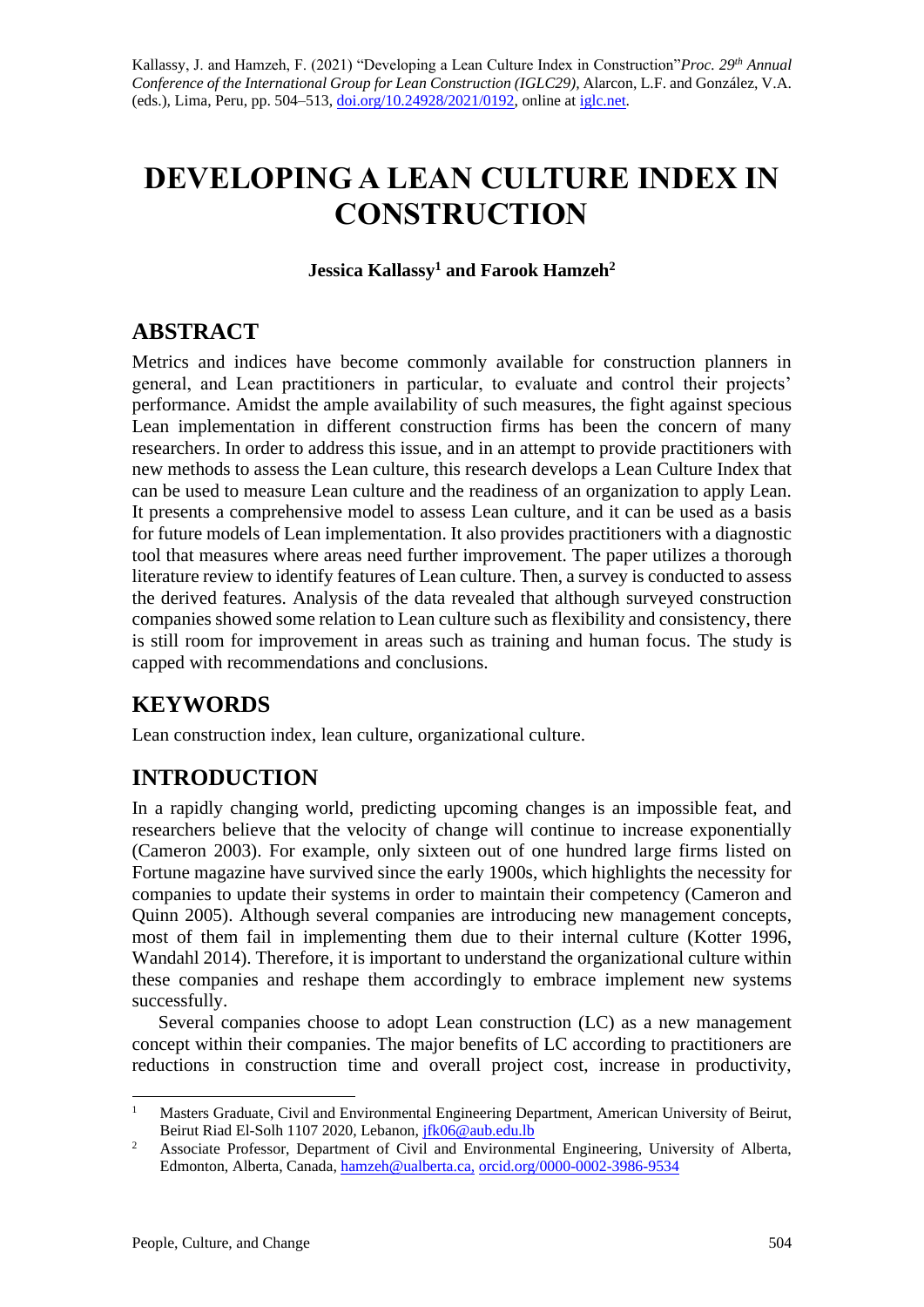improvement in product quality, and increase in customer satisfaction (Bernstein and Jones 2013, Hamzeh et al. 2016). Despite the mentioned benefits of LC implementation, several companies have failed in implementing LC due to the LC concepts being applied in a superficial manner by the company, or the concepts being inconsistent or conflicting with the existing organizational principles. That is why these attempts end up by being just a short-lived fad (Simonsen et al. 2014).

Ettore (1997) illustrated the five life cycle stages of new management concepts. The first phase is the discovery of the new management concept where people become aware of it from publications, advertisement, or other companies. In the second phase, these new management concepts gain momentum and are discussed more frequently among the enterprise. In the third phase, the concepts are further studied, analyzed, and criticized. Accordingly, the number of people interested in these concepts begins to decrease in phase four until only a small group keeps on supporting them towards the fifth phase. The lifecycle of a new management concept varies depending on its popularity and the readiness of the company to implement new management systems (Simonsen et al. 2014). Although companies usually focus on attaining results within a short time period, Emiliani (1998) stated that for an organization to properly achieve Lean behavior, it needs at least five to ten years of continuous work and commitment. Moreover, managerial boards and teams tend to rush the implementation of LC concepts without performing the required cultural changes nor embracing the lean philosophy (Shook 2010).

The goal of this research is to understand Lean culture as the primary step to its successful implementation. Accordingly, a Lean Culture Index (LCI) is developed to reflect the construction firms' Lean culture level. This index is then applied to medium and large-scale construction firms to help in assessing their existing culture and compare it to the Lean culture. After culture assessment, recommendations related to cultural change are given as a foundation for successful lean implementation.

### **LITERATURE REVIEW**

#### **ORGANIZATIONAL CULTURE**

The culture of an organization comprises many facets reflected through the adopted leadership style, work procedures, communication languages, and corporate logos and slogans. Additionally, the shared beliefs, values, and assumptions held by members of an organization define its culture, and they are usually the result of unwritten and unspoken rules shared among employees. This common culture is best manifested through people's behavior over the years. When a behavior is rewarded, employees usually repeat it and make it part of the organizational culture (Cameron &Quinn 2005). Schein (2010) divides the organizational culture into three levels. At the surface level are the artifacts, which include all the visible elements that can be seen, heard, and felt. Beneath artifacts lies the second level comprising the firm's espoused beliefs and values. They are the beliefs upon which the company is built and are then developed into its code of conduct. The third level includes the basic underlying assumptions which are the foundations on which a company's culture is based. These assumptions consist of unconscious thoughts, beliefs, perceptions, and feelings; in other words, they reflect the way through which "things are done around here". Because these basic assumptions are neither discussed nor written and are difficult to pinpoint, changing them is extremely difficult.

Several studies have reported that the main reason behind failure when applying changes to an organization or introducing new management systems is the neglect of the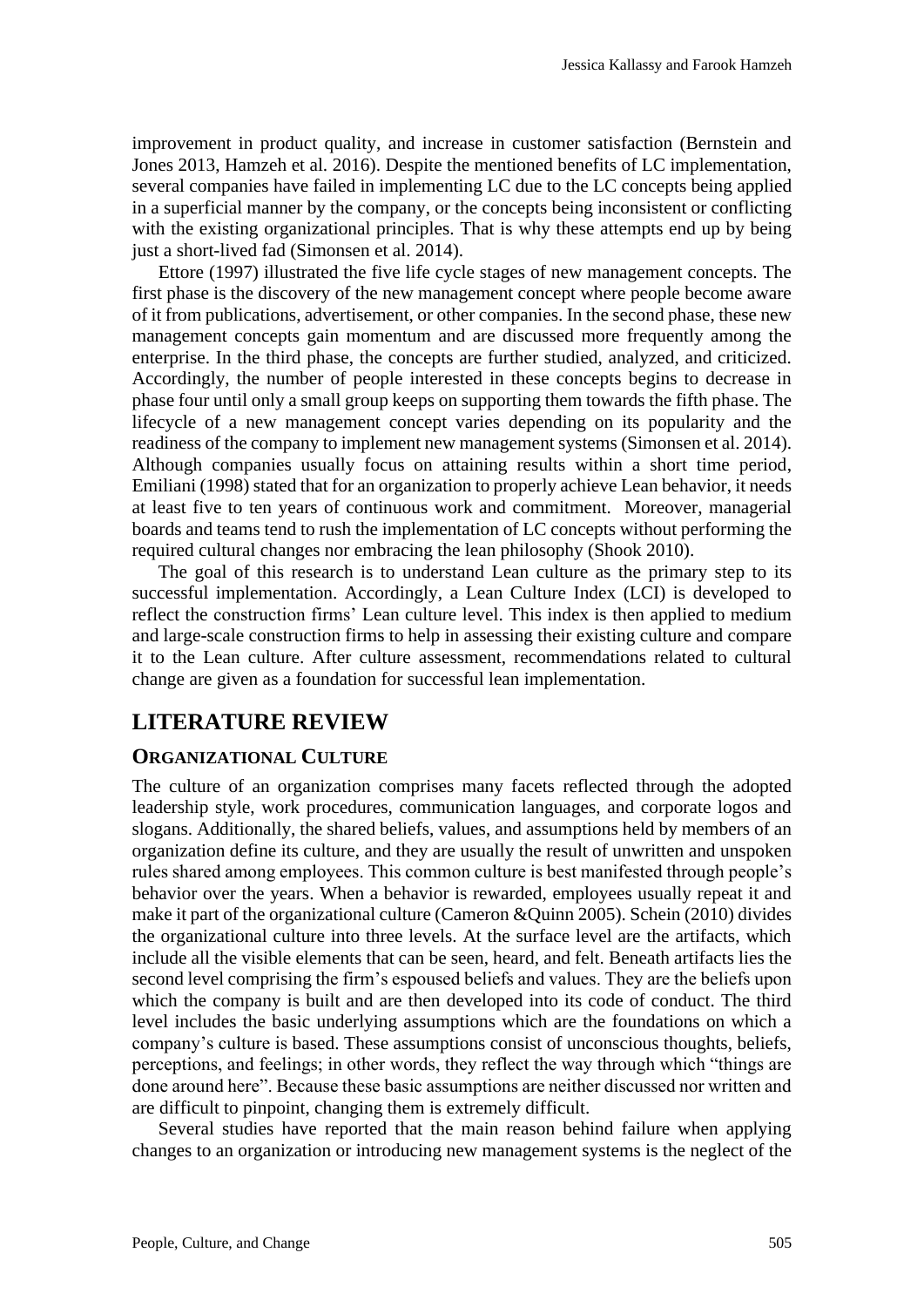organization's culture. The most common organizational changes applied are Total Quality Management (TQM) initiatives, downsizing initiatives, and reengineering initiatives (Cameron 1997). TQM was developed to increase effectiveness by delivering a higher quality product, yet several studies have shown that most firms did not successfully implement this initiative. On the other hand, some companies opt for downsizing initiatives to improve productivity, efficiency, competitiveness, and effectiveness. However, results have shown that the trust, morale, and productivity of personnel suffered after implementing this initiative (Cameron 1997). The same outcomes were observed for the application of reengineering design. Cameron (1997) concludes that the failure of those three initiatives is related to them having the same organizational culture where they focus on applying mere techniques rather than on changing their organization values, direction, goals, and culture.

The reason why organizational culture has been ignored throughout the years is that people remain bound to the definition, underlying assumptions, and unwritten guidelines of a company (Cameron & Quinn 2005). In fact, people usually do not like change; they prefer to stick to their old habits, doing the same thing every day (Zammuto & Krackower 1991). In other words, having the same organizational culture provides stability to employees and implementing any change is faced with rejection and fear.

#### **DIFFERENT TYPES OF ORGANIZATIONAL CULTURE**

Organizational culture has taken different attributes and dimensions. Several authors have defined culture but they place their own set of attributes. This large and varying number of attributes is due to the extremely broad and vague set of factors constituting the organizational culture. Cameron and Quinn (2005) have developed a framework that includes the most important factors that define a culture. The main factors are related to people: how they think, interact, and resolve problems based on their values and assumptions. After several studies, Cameron and Quinn (2005) came up with frameworks that include four clusters: adhocracy, clan, hierarchy, and market. Each one of these clusters defines a cultural type. An adhocracy, in a business context, is a [corporate](https://whatis.techtarget.com/definition/corporate-culture)  [culture](https://whatis.techtarget.com/definition/corporate-culture) based on the ability to adapt quickly to changing conditions. A single visionary usually leads the adhocracy culture without a need for formal policies. The glue that holds the organization together is commitment to experimentation and innovation. Therefore, the challenge is to create something new to maintain the competitive edge. That is why leaders are usually creative, entrepreneurial, and risk oriented. When the company grows, its culture starts to resemble a clan culture. Under the clan culture, the company becomes similar to a family-type organization, where employees share the same values and goals and feel a sense of belonging to the company. The main features of a clan are mainly teamwork, employee involvement, and top management support with a main focus on its people. When the organization grows even more, rules and regulations become a must to control the work environment, making the company resemble a hierarchical culture which is usually characterized by formal structures and procedures. The main purpose of formalizing the cultural structures and procedures is to maintain a stable and predictable output. When personnel shift from a clan to a hierarchal culture, they lose the feeling of belonging to a family and, consequently, their personal satisfaction decreases. As the company gets oriented toward external affairs rather than internal ones, it takes the form of a market culture. The main features of a market culture are competitiveness and productivity with the main goal of generating more money. Under this market, leaders are usually competitors and makers (Cameron and Quinn 2005).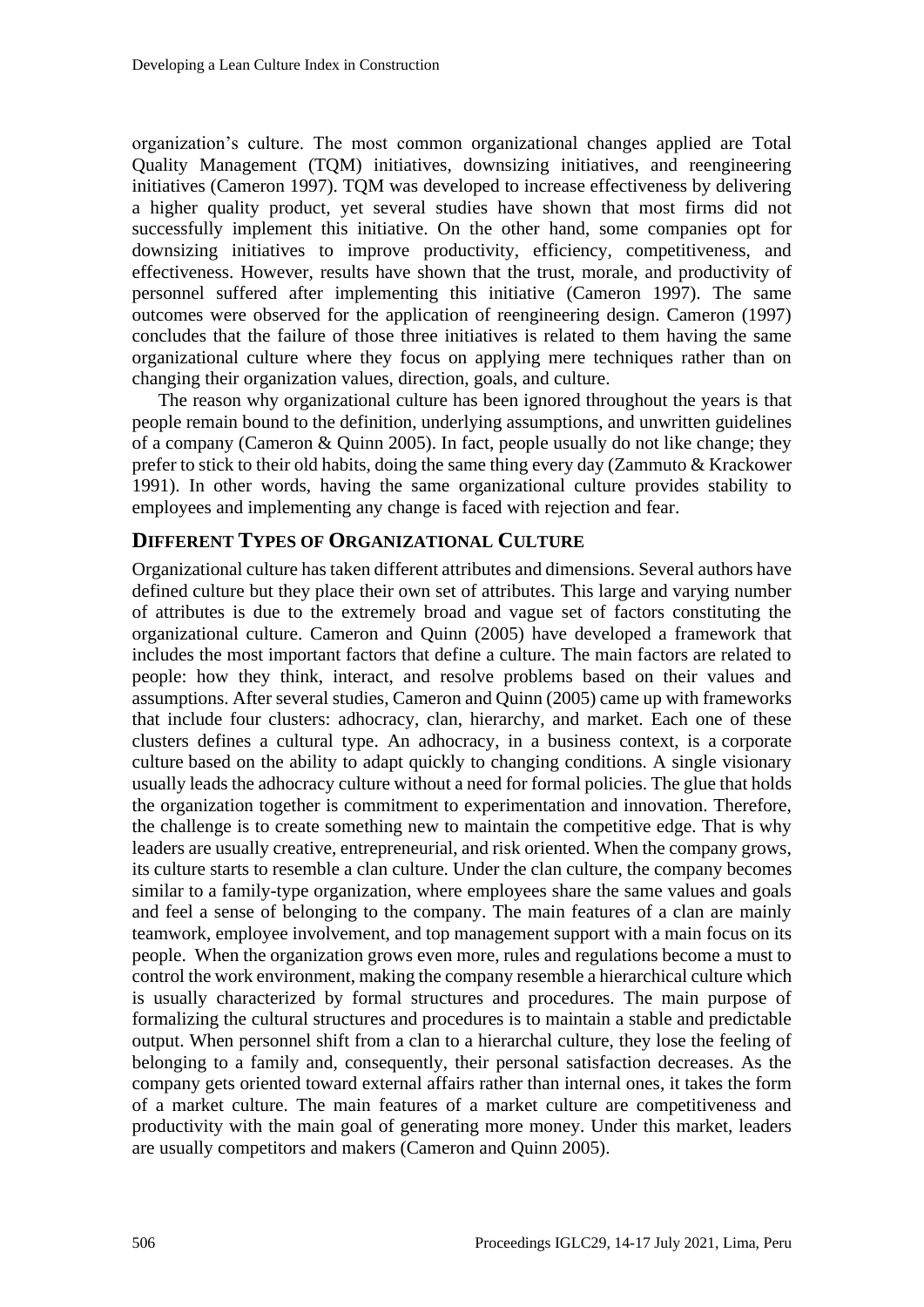### **METHODOLOGY**

The research methodology used in this study is Design Science Research (DSR). DSR offers an alternative approach for understanding, solving practical problems, and evaluating innovative artifacts in construction management as it bridges the gap between theory and practice (Khan & Tzortzopoulos 2018). Since DSR requires the creation of an innovative artifact relevant for both practitioners and academics, the artifact must be well presented, coherent, and internally consistent (Hevner et al. 2004). The research procedure of this study comprises the following steps. First, a thorough literature review is conducted to understand the organizational culture on the one hand, and derive the features of lean culture on the other hand. Then, a questionnaire is designed according to the derived features. Afterwards, the questionnaire is pilot tested before getting administered through structured face-to-face interviews with employees at several construction companies. The resulting data collected from the questionnaires is then statistically analyzed and discussed. Finally, conclusions and recommendations are put forth towards a better implementation of lean culture within construction firms.

### **QUESTIONNAIRE DESIGN**

In order to assess the current organizational culture in Lebanon, a questionnaire was prepared to collect the necessary data for this study. The survey is divided into two main parts; the first part comprises questions aimed at gathering general information, and the second part presents questions that help assess the existing culture at Lebanese construction firms. The survey contains 60 statements which participants must rate, on a Likert scale (1 to 5), the extent of which those statements are adopted in their company. The first draft of the survey was pilot tested and then adjusted accordingly. In the general information part, the questions focus on the role of the participant in the company and years of experience, the company's size and its years spent working under lean principles (if applicable). The focus is to differentiate mainly between the responses of white/blue collar employees and between the company size (medium /large). The second part of the questionnaire contains 60 statements. Each statement targets one or more of the 48 features of Lean Culture shown in figure 1 which derived from the thorough review of research on lean and its applications.



Figure 1: Lean Features according to the 4P model inspired from Liker 2004.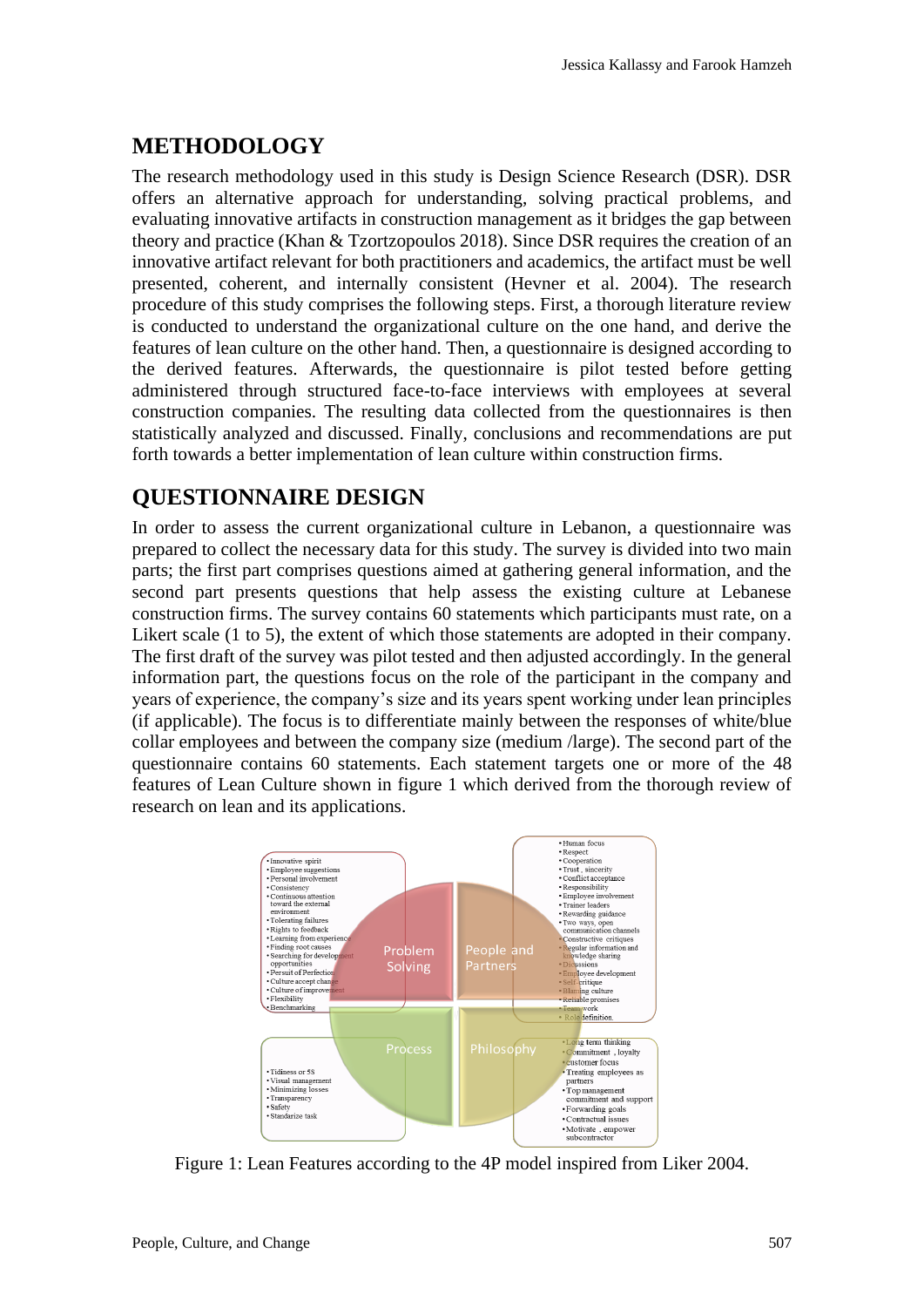### **DATA COLLECTION**

Structured face-to-face interviews were conducted to administer the questionnaires to employees on construction sites. Twenty construction sites representing twenty different companies were visited in different Lebanese districts. The selected companies include 10 large-scale and 10 medium-scale companies. During the interviews, the purpose of the study was first clearly described, and the anonymity of the survey was continuously emphasized on to avoid any hesitancy in responding. Then, all the survey questions and statements were thoroughly explained to the participants, and the questionnaires were administered in the same manner to all participants to avoid biases. On most sites, the questionnaires were administered in groups of four to five white-collar employees. On the other hand, it was hard to group blue-collar employees, so questionnaires were administered individually. The total number of completed surveys was 109 divided into 77 surveys completed by white-collar employees and 32 completed by blue-collars. The difference in the number of completed surveys between the two groups is due to having less foremen (blue-collar employees) on site than the number of engineers (white-collar employees).

### **DATA ANALYSIS AND DISCUSSION**

#### **COMPARING BLUE AND WHITE-COLLAR EMPLOYEES**

The responses given by the blue and white-collar employees that were interviewed were averaged separately. To check for any significant differences between the answers given by the blue- and white-collar employees for each company, the non-parametric Mann-Whitney U-test was applied. The test results showed a clear difference between the responses of the white- and blue-collar employees. In sixteen out of twenty companies, the blue collars tend to score higher than the white-collar employees. This difference could be attributed to the blue-collar employees tending to overemphasize the lean culture or possibly not trusting that the survey is anonymous.

#### **ASSESSING THE FEATURES OF THE LEBANESE CONSTRUCTION CULTURE**

Each question in the survey addresses one feature of lean culture as discussed earlier. To assess the current Lebanese construction culture, a box plot was generated for each of the 60 questions. Since the results of the blue-collar employees were inflated and reflected that they overemphasized the lean culture, only the answers given by white collars (77 respondents) were taken into consideration. Additionally, since most of the questions have a median of three, only the questions having high variability, low variability, a median less than three, and a median greater than four were taken into consideration. In order to know which features in the Lebanese construction culture are related to lean culture, the questions that have a median of four and above were considered in addition to those questions having low variability with a median of four. On the other hand, for the purpose of identifying the features that need to be improved for a better implementation of lean construction in Lebanon, questions having a median less than three were considered. Furthermore, questions having large variability were taken into consideration as they reflect the existence or absence of the lean features within the investigated companies. Accordingly, a one-sample sign test was conducted to check if the median values of the questions rank three and above. The p-values and a brief discussion on each question are shown in Table 1. The topic of each question is highlighted in bold in table 1.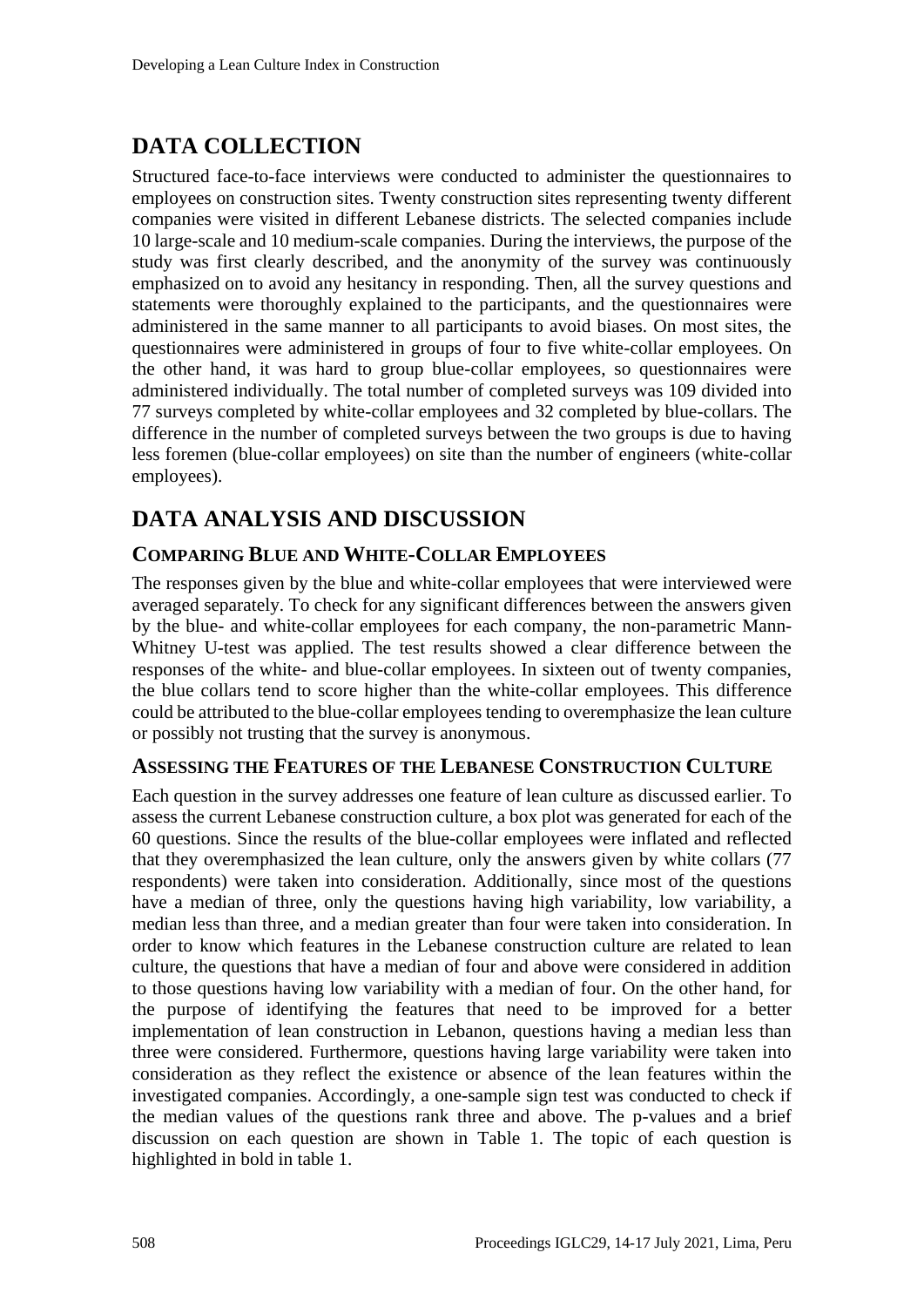|                     | Ques<br>tions | <b>Null Hypothesis</b>                    | Sign test<br>+ p-value    | <b>Decision</b>      | <b>Topic Discussion</b>                                                                                                          |
|---------------------|---------------|-------------------------------------------|---------------------------|----------------------|----------------------------------------------------------------------------------------------------------------------------------|
|                     | Q19           | Population median of<br>question $19 = 3$ | $p$ -value =<br>0.410     | Fail to<br>reject H0 | Employee development: some companies<br>invest in the development of the employees'<br>skills                                    |
| variability<br>High | Q23           | Population median of<br>question $23 = 3$ | $p$ -value =<br>0.2       | Fail to<br>reject H0 | Pursuit of perfection: some companies have<br>annual reviews to measure improvement,<br>others do not.                           |
|                     | Q30           | Population median of<br>question $30 = 3$ | $p$ -value =<br>0.519     | Fail to<br>reject H0 | Benchmarking: some companies benchmark<br>other top performers                                                                   |
|                     | Q31           | Population median of<br>question $31 = 3$ | $p$ -value =<br>0.081     | Fail to<br>reject H0 | Only some companies pay attention to the<br>external environment                                                                 |
|                     | Q43           | Population median of<br>question $49 = 3$ | $p$ -value =<br>1         | Fail to<br>reject H0 | Self-critique: not all employees do their own<br>self-evaluations.                                                               |
| variability<br>Low  | Q49           | Population median of<br>question $49 = 3$ | $p$ -value =<br>0.220     | Fail to<br>reject H0 | Tolerating failures: some employees try to<br>hide mistakes instead of fixing them.                                              |
|                     | Q28           | Population median of<br>question $28 < 3$ | $p$ -value =<br>1.957e-10 | Reject H0            | Flexibility: the company can respond rapidly<br>to the changes implemented by the owner.                                         |
|                     | Q34           | Population median of<br>question $34 < 3$ | $p$ -value =<br>2.135e-11 | Reject H0            | Treating employees as partners : people in<br>the organization take pride in the company's<br>products and services.             |
| Median < 3          | Q5            | Population median of<br>question $5 < 3$  | $p$ -value =              | Fail to<br>reject H0 | <b>Trust:</b> respondents do not trust the promises<br>made by their subcontractors.                                             |
|                     | Q14           | Population median of<br>question $14 < 3$ | $p$ -value =<br>0.997     | Fail to<br>reject H0 | Training: shows the companies' lack of<br>training for their employees.                                                          |
|                     | Q32           | Population median of<br>question $32 < 3$ | $p$ -value =<br>0.9818    | Fail to<br>reject H0 | Human focus: respondents agreed that<br>companies do not value employees.                                                        |
|                     | Q48           | Population median of<br>question $<$ 3    | $p$ -value =<br>1         | Fail to<br>reject H0 | Blaming culture: respondents agreed that the<br>culture leans towards blame.                                                     |
|                     | Q50           | Population median of<br>question $50 < 3$ | $p$ -value =<br>0.9991    | Fail to<br>reject H0 | Tolerating failures: respondents agreed that<br>employees feel that a shortcoming is someone<br>else's responsibility            |
|                     | Q59           | Population median of<br>question $59 < 3$ | $p$ -value =<br>1         | Fail to<br>reject H0 | <b>Contracts: respondents agreed that contracts</b><br>are written in a way that put the parties in<br>adversarial relationship. |
| Median > 4          | Q16           | Population median of<br>question 16 > 4   | $p$ -value =<br>5.551e-16 | Reject H0            | <b>Consistency:</b> respondents agreed/strongly<br>agreed that the company strives to deliver<br>same/better-quality product.    |

| Table 1: Sign test for specific questions |
|-------------------------------------------|
|-------------------------------------------|

#### **EVALUATING THE DIFFERENCE IN 4P'S**

Each question in the survey reflects one of the 4P's of the Toyota Way. 9 questions are related to the Philosophy, 10 questions are related to the Process, 21 questions are related to People and Partners, and 20 questions are related to Problem Solving. A total of 77 averages were calculated for each P. Those averages were statistically analysed to establish if the four Ps are significantly different from each other. The Kruskal-Wallis non-parametric rank sum test was performed, and the test results provided enough evidence to reject that the four Ps are equally ranked. To identify which groups are significantly different from the others, the pair wise Wilcox test with holm as the adjusted p-value was applied. The results showed that Process was significantly higher than Philosophy, People and Partners, and Problem solving with a 90% confidence interval.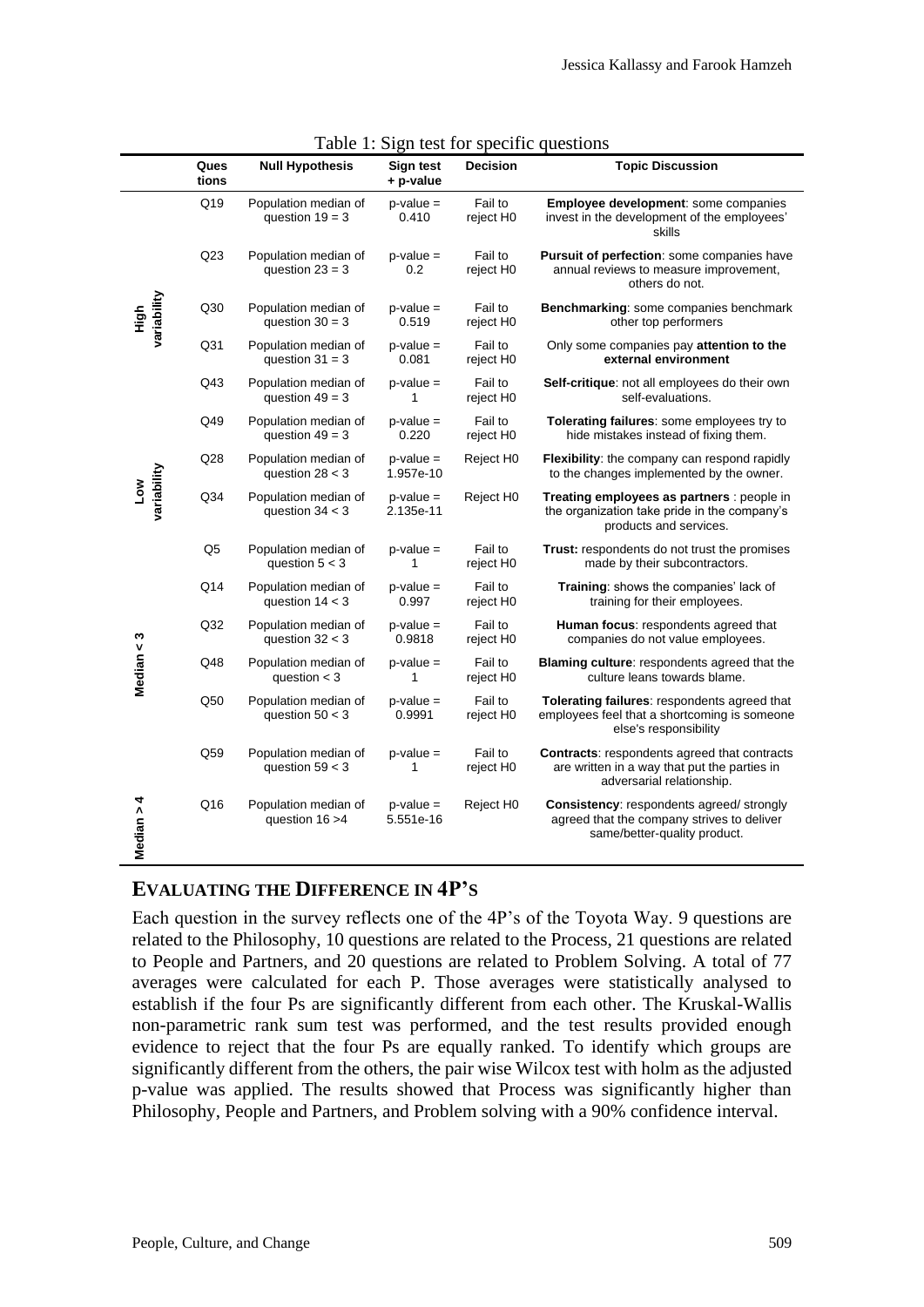

Figure 2: The distribution of the 4P's for white-collar participants

As figure 2 shows, the findings indicate that the interviewed companies tend to focus on the Process more than the other P's because engineers are usually more goal-oriented, believing that they can fix everything related to the process without realizing that the process is founded upon main pillars such as philosophy, people and partners, and problem solving. Liker (2004) states that "it's the people who bring the system to life", reflecting the need for companies to invest in their people by providing employees with the appropriate safe environment not only related to on-site safety, but also where employees feel that they have a secure job. Moreover, companies must value their employees and provide them with a long-term career path alignment along with the necessary training and education. Also, companies must involve employees in decisionmaking, listen to their suggestions, and implement them. Companies should also provide incentives to their employees to enhance the motivation of the employees who will better contribute to the growth of the company. On the other hand, employees, regardless of their role, seniority, and position, must learn to respect and treat each other equally.

Enhancing the Process facet alone is not enough to bring about the desired change; companies need to constantly upgrade their underlying systems for continuous improvement. Therefore, companies should encourage their employees to innovate and find better ways to deliver a product or service. Firms can also enhance their systems by building a culture where employees learn from failure and see the latter as an opportunity to avoid future mistakes as well as progress their experience rather than placing the blame on others. In addition, standardizing the best practices and continuously improving them can reduce wastes resulting from inefficient systems. Similarly, management and employees should accept and implement constructive feedback received internally and externally towards expanding their horizons and continuously improving their system.

At the core of enhancing both the processes and underlying systems is the need for employees to understand the fundamental philosophy behind them. Based on this premise, companies should work on growing and aligning the whole organization towards a common purpose and a shared view of a desired future state. This purpose and common vision should be clearly understood by and shared among all employees of the organization and lived out over a worth-while period of time. These efforts and endeavors carried out by the company should be favored over monetary gains. Moreover, decisions of firms and their derived methods must be based on a long-term philosophy even if it comes at the expense of short-term financial goals. People, regardless of their hierarchical level and role at the firm, should derive satisfaction and a sense of accomplishment from their involvement and participation at work. Finally, companies must respect their partners and aim towards a continued return business with them.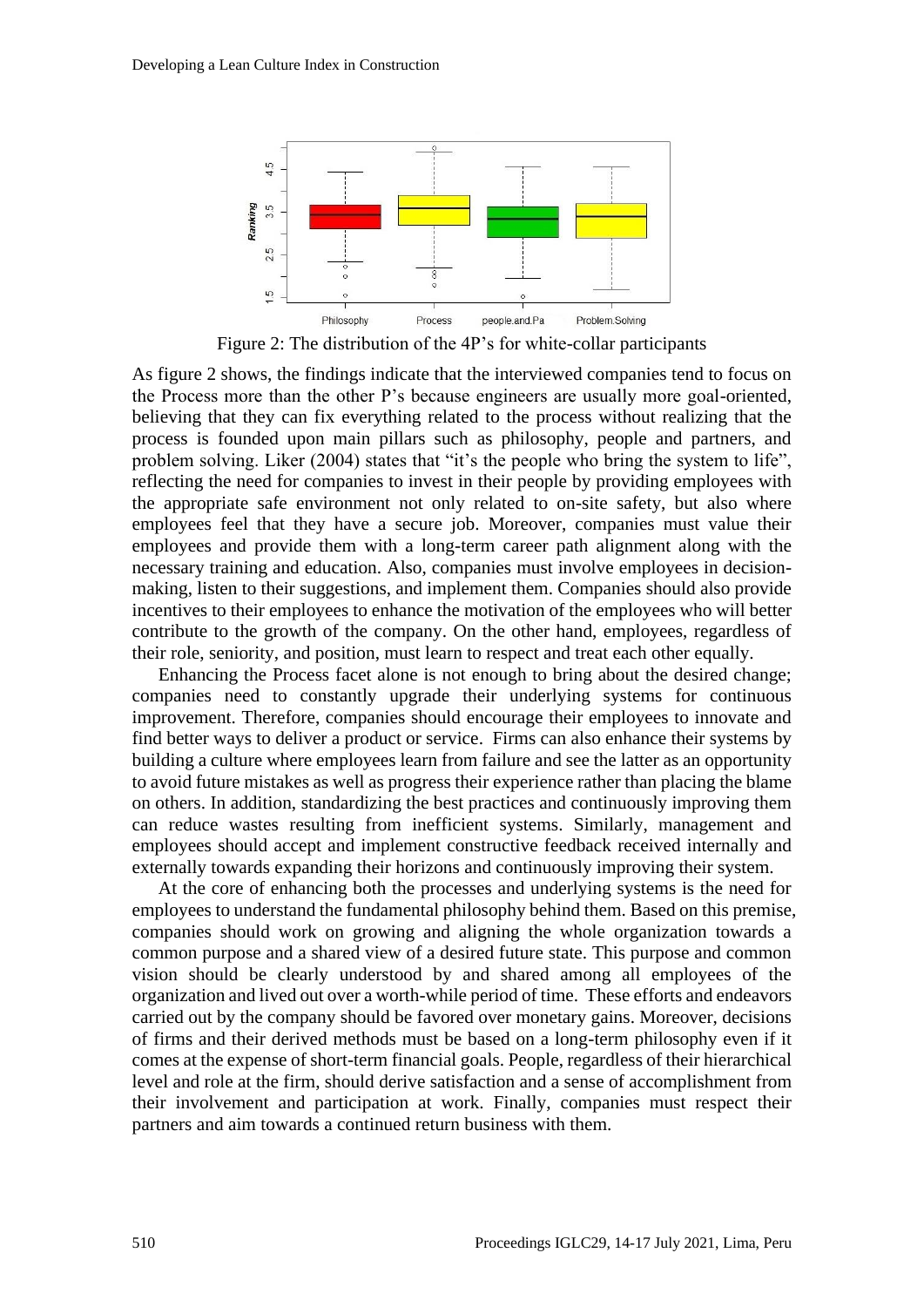Although the authors tried to dissect the elements of the 4P's, the elements are highly interrelated. For instance, companies depend on people to reduce waste that results from an inefficient process. Companies also depend on people to identify problems and fix them, which defines the problem-solving process. In fact, none of this can be accomplished without investing in the future of these employees and establishing a shared vision, which embodies the philosophy aspect.

#### **LEAN CULTURE INDEX (LCI)**

This research developed a Lean Culture Index (LCI) to assess the readiness or not of any company to implement lean by understanding its culture. For this reason, the survey was tailored to deduce the LCI. Each question in the survey is related to one feature of lean as discussed earlier. For each white-collar respondent, the results of the 60 questions were averaged. Then for each company, the total averaged answers given by its white-collars were averaged to come up with one value representing the company's LCI. The proposed LCI measures the lean culture and the readiness of a firm to apply lean. An LCI scoring model (Table 2) classifies the lean maturity of construction firms.

| Average<br><b>Score</b> | Interpretation                                                             | Large scale<br>companies                                                                                  | <b>Medium scale</b><br>companies                                 |
|-------------------------|----------------------------------------------------------------------------|-----------------------------------------------------------------------------------------------------------|------------------------------------------------------------------|
| < 180                   | Companies are not yet ready to implement<br>lean.                          |                                                                                                           | N (154.00)<br>O(179.50)<br>P(150.33)<br>S (178.00)               |
| 181-210                 | Excessive changes in the company are needed<br>before implementing lean    | A (195.75)<br>B (198.00)<br>C(202.50)<br>E (192.60)<br>F(205.25)<br>G (201.75)<br>H (208.75)<br>J(196.25) | L(194.00)<br>M (203.50)<br>Q (189.50)<br>R (190.50)<br>T(203.67) |
| 211-240                 | Several improvements in the company are<br>needed before implementing lean | D(235.17)<br>(224.00)                                                                                     | K (227.70)                                                       |
| 241-270                 | Companies are ready to implement lean                                      |                                                                                                           |                                                                  |
| 271-300                 | Companies are already applying lean well                                   |                                                                                                           |                                                                  |

Table 1: LCI scoring model for classifying lean maturity within Lebanese construction companies

As reflected in Table 2, most of the large-scale companies have LCI scores ranging between 181 and 210, so they need excessive system changes before implementing lean. On the other hand, only two companies out of ten need several improvements before implementing lean. For the medium scale companies, most of them scored an average LCI between 181 and 210. Thus, excessive changes in these companies are needed before implementing lean. Furthermore, an alarming 40% of these companies are not yet ready to implement lean. As a conclusion, the results of the conducted questionnaires in the twenty Lebanese construction firms revealed that most of them need excessive changes before they are ready to successfully implement lean and adopt its culture.

### **RECOMMENDATIONS**

Based on the outcomes of studying the existing Lebanese construction culture as per the highlighted results in table 1, some culture-related improvements are hereby provided to guide a better implementation of lean construction in Lebanon. First, employees should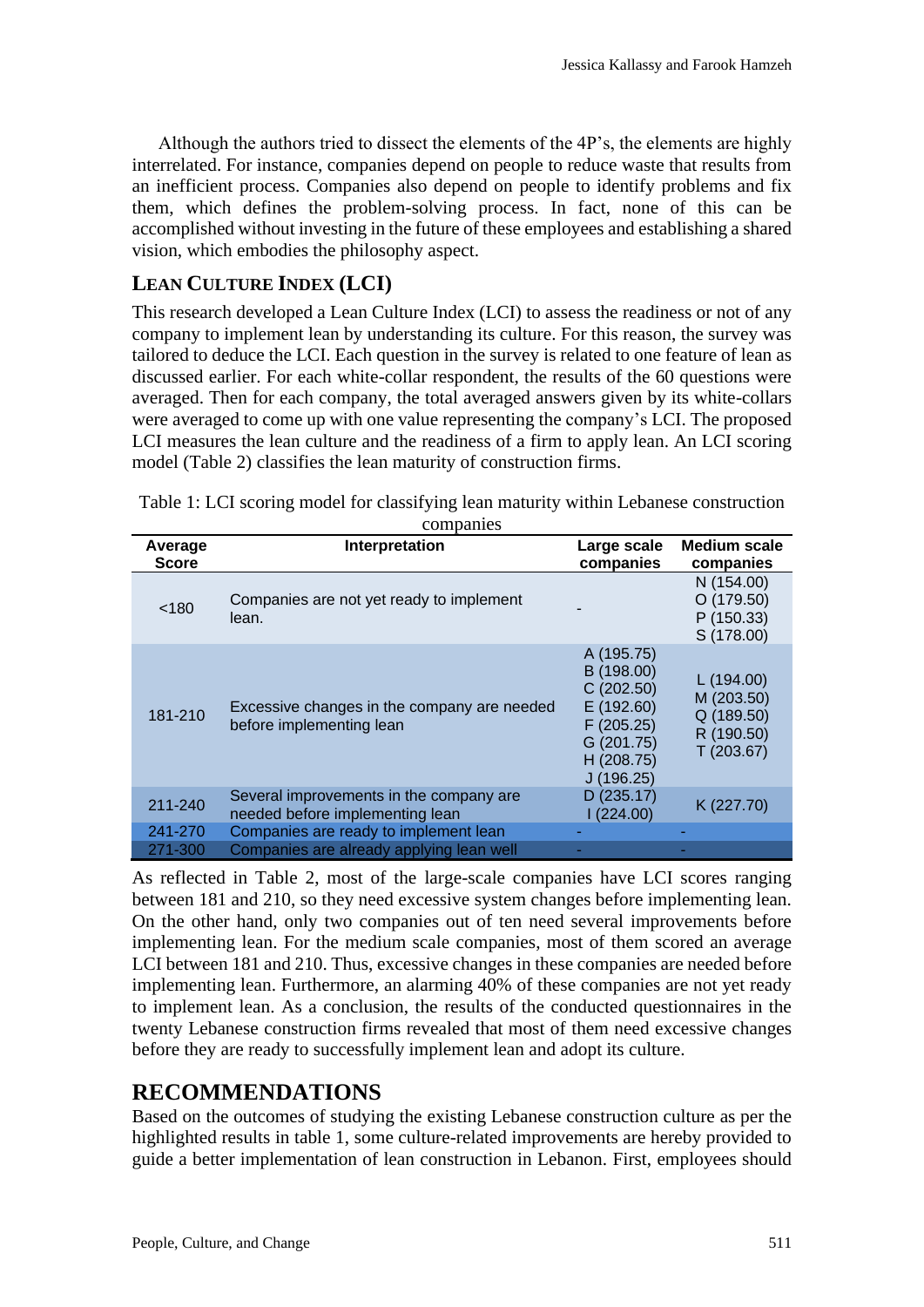receive the necessary training to foster their skills and lean knowledge even if such training programs are time and cost consuming. In fact, their implementation is crucial for continuous improvement and the long-term benefits can outweigh the initial monetary and time investments. Second, engineers and foremen have doubts in the promises made by subcontractors. Without trust, people cannot exercise reliable promises. Therefore, companies must focus on changing the behavior of people, adopting new ways of thinking, and fostering the relationship with subcontractors before implementing the LC tools. This would also help in gaining competitive advantage in the market place. As a third step, companies must invest in, challenge, and retain productive employees. When employees feel valued and engaged, they are more likely to stay within the organization which, in turn, decreases the firm's turnover rate. Fourth, the most important cultural change is to have a "no blame" culture. This is important when teams are learning from failures. Thus, problems must be seen as learning opportunities to improve conditions instead of placing blames. The project teams must identify the root causes of construction problems and learn from failures to avoid repeating the same mistakes. This will help in reducing of waste and achieving continuous improvement. Fifth, traditional contracts adopted in Lebanon are designed in a manner that puts the involved stakeholders in adversarial relationships. To better apply lean construction, relational contracts should replace the traditional adversarial ones. These types of contracts are based on the relationship of trust between the different involved parties aiming to facilitate the resolution of conflicts (Colledge, 2005). Finally, companies should apply benchmarking strategies to measure the performance of an organization against other similar organizations to achieve higher performance levels. Companies should learn best practices followed by others to introduce breakthrough improvements of their own. Moreover, companies should also be aware of the achievements within their external environment (regional and international companies). This ultimately pushes companies to innovate and continuously improve their systems to maintain their competitive edge within the market.

#### **CONCLUSION**

A Lean Culture Index (LCI) is developed to evaluate the lean culture and the readiness of construction companies to apply Lean. The LCI helped in assessing the lean culture in companies and provided a clearer orientation as to where to look at and what aspects to consider for culture-related improvements. Ultimately, assessing the existing culture of firms and highlighting the drawbacks can help bring the necessary changes to better apply lean construction in Lebanon. To achieve the above, it was important to first derive the features of Lean Culture. A questionnaire was then prepared based on the fifty derived features of Lean. After conducting structured face-to-face interviews with employees of several Lebanese construction firms of different scales, the data was collected and analyzed. Some of the obtained results include the fact that Lebanese construction companies show some relation to lean culture such as flexibility and consistency, but there is still room for improvement in areas such as training, trust, human focus, and type of contracts. Furthermore, the Lebanese culture does not tolerate failures and leans towards a blaming culture. Additionally, companies usually focus on the process more than the other P's of the Toyota Way, since engineers are usually goal oriented and believe that they can fix everything related to the process and operations; however, they fail to realize that behind the process lie the foundation stones of the pyramid: the philosophy, people and partners, and problem solving. Finally, after measuring the LCI, results revealed that most of the large-scale companies need excessive changes in their